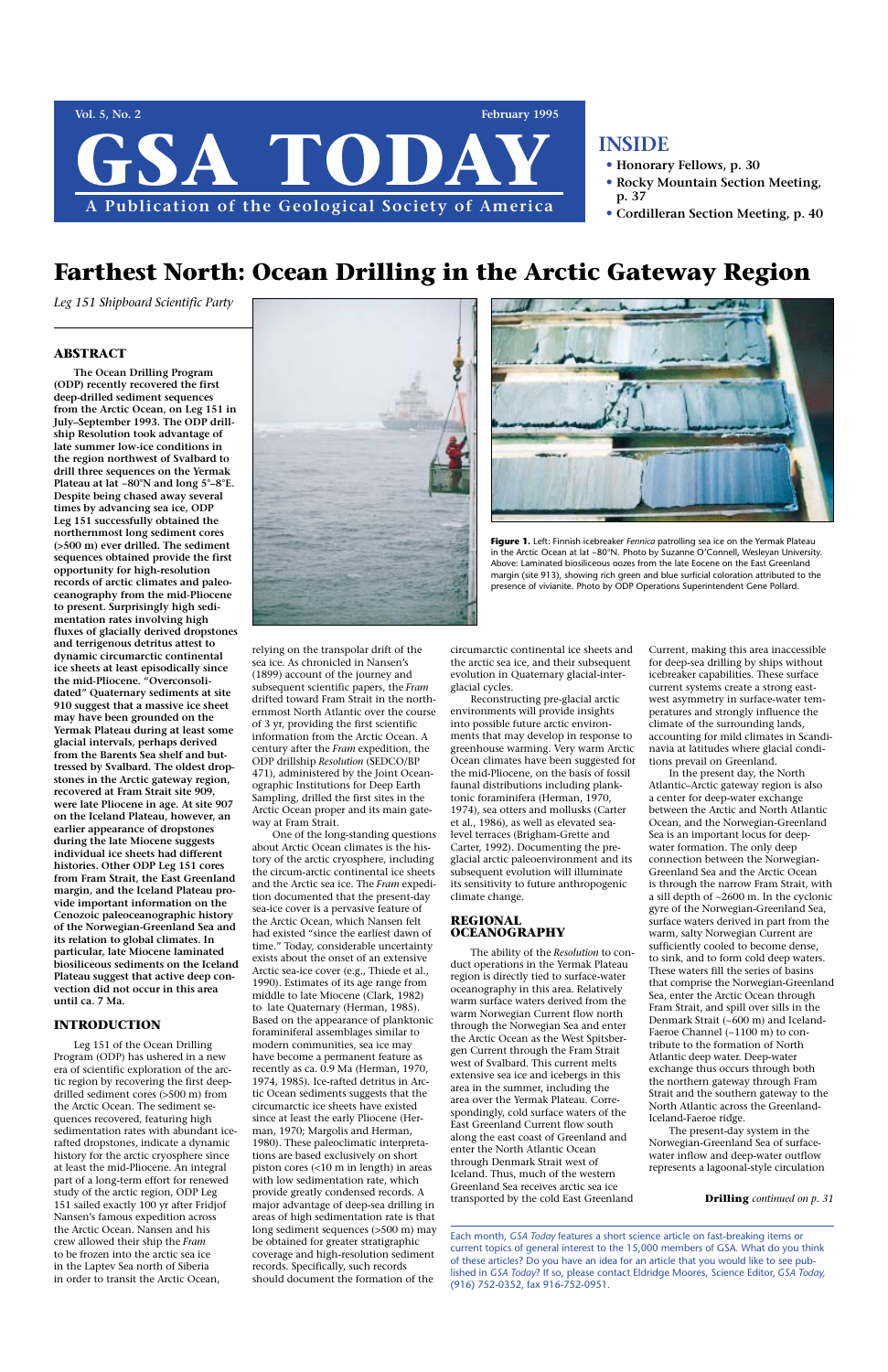# **GSA TODAY, February 1995 31**

that results in nutrient-depleted surface waters and oxygen-rich deep waters. This circulation system plays a significant role in heat transport to the high northern latitudes and contributes directly to North Atlantic deep-water formation, thereby representing an important driving force of the deepocean "conveyor belt" that transits the world ocean.

# **DRILLING RESULTS: ODP LEG 151**

ODP Leg 151 is part of the North Atlantic–Arctic gateway (NAAG) project, a coordinated effort to study the paleoceanographic evolution of the Arctic Ocean, Norwegian-Greenland Sea, and northern North Atlantic during the Cenozoic. This research effort consists of two ODP drilling legs to this area, Leg 151 in the summer of 1993 and Leg 162 in the summer of 1995. These ODP drilling efforts are also linked to the Nansen Arctic Drilling Program, dedicated to studying the long-term climatic evolution of the Arctic Ocean. Obtaining long sediment sequences from the Arctic Ocean and the northern North Atlantic is central to documenting the Cenozoic evolution of climate and ocean circulation in the northern and southern gateway regions. The major objectives of this project are (1) to study the Cenozoic paleoceanography of the Nordic seas, including the history of surface- and deep-water exchange through the northern and southern gateways; (2) to investigate the role of the tectonic evolution of the North Atlantic–Arctic gateways in regional and global climatic change; (3) to examine the late Neogene evolution of arctic and subarctic sea ice and continental ice sheets; and (4) to document the latest Quaternary climatic history of the northern North Atlantic through highresolution studies of Milankovitch- to millennial-scale variability.

NAAG I drillsites were planned to take advantage of late summer seaice–free conditions in the Norwegian-Greenland Sea and Arctic Ocean. Icefree conditions are essential to the operation of the drillship JOIDES *Resolution*. In order to drill hundreds of meters below the sea floor in water depths of several hundreds to thousands of meters, the ship must be able to remain stationary for several days to a week or more. Consequently, the Finnish icebreaker *Fennica* was contracted to protect the drillship from any advancing sea ice or icebergs (Fig. 1). Although extensive sea-ice

cover prevented drilling at two important sites (proposed sites Yerm-1 and Yerm-5), ODP Leg 151 recovered the first deep-drilled sedimentary sequences from the Arctic Ocean in August and September 1993. The JOIDES *Resolution* drilled three sites in a depth transect on the Yermak Plateau northwest of Svalbard at lat ~80°N and long 5°–8°E. Leg 151 also recovered material from two sites in Fram Strait between Svalbard and Greenland, and from one site each on the East Greenland Margin and the Iceland Plateau (Fig. 2). Nearly 3500 m of section were drilled, ranging in age from middle Eocene (~45 Ma) to present (Fig. 3).

The sites successfully drilled on the Yermak Plateau were the first drillsites in the Arctic Ocean proper, and are of particular interest to the scientific community. These sites were selected to study the Neogene evolution of arctic glacial conditions and to examine vertical differences in sediment properties, accumulation rates, and surface- to deep-water circulation. Sites 910, 911, and 912 were drilled in water depths of ~556, 902, and 1037 m, respectively. The drilling program included triple hydraulic piston coring, rotary coring, and well logging. The sediments recovered are silty clays and clayey silts with a large component of terrigenous material including glacial dropstones, and are Pliocene–Quaternary in age. Biogenic material occurs sporadically throughout the sequences but is abundant only in the upper Quaternary. Carbonate contents are very low, ranging from 1.5%–6%, and organic carbon values are high for such an open shelf setting, ranging from 0.7%–1.4%. The upper Quaternary is also marked by enhanced preservation of color banding; thin, very dark gray layers alternate with olive-gray sediments. The Yermak Plateau sequences are interpreted as nearly uniform hemipelagic sediments with a significant component of icerafted terrigenous material, including terrestrial organic carbon. High organic carbon contents are attributed to a combination of terrigenous flux and marine organic carbon supply associated with sea-ice edge productivity.

## **High Sedimentation Rates on the Yermak Plateau**



Figure 3. ODP Leg 151 drilled sequences vs. depth, grouped north to south as sites from the Yermak Plateau, Fram Strait, East Greenland margin, and Iceland Plateau. Location, water depth in meters below sea level (m bsl), age, major unconformities, and magnetic polarity records are shown for each site; llM = lower lower Miocene, llO = lower lower Oligocene and uuO = upper upper Oligocene.

Obtaining long sediment sequences from the Yermak Plateau to document the onset of arctic glacial conditions proved to be a difficult task, not only because of sea-ice conditions, but mainly because of an unexpectedly thick Pliocene–Quaternary sedimentary section. When drilling terminated at

~500 m below sea floor (m bsf) at both sites 910 and 911, the sediments were still Pliocene in age (Fig. 3). Sedimentation rates based on magnetostratigraphy at Site 911 range from ~17 cm/ka during the late Pliocene to ~10 cm/ka during the past 1 m.y. These rates are distinctly higher than those based on piston cores from the area; sedimentation rates for the last glacial-interglacial cycle on the Yermak Plateau range from 1.6 to 5 cm/ka (Gard, 1986, 1990, Baumann, 1990), and rates in the central Fram Strait average ~3 cm/ka (Eisenhauer et al., 1990; Köhler and Spielhagen, 1990).

The remarkable thickness of the Yermak Plateau sequences relative to upper Quaternary sediments from piston cores, and their large terrigenous component, need explanation. High sedimentation rates suggest that the Yermak Plateau was a locus of deposition for hemipelagic and terrigenous sediments, including ice-rafted material, during most of the Quaternary. When and how did conditions change such that hemipelagic sedimentation and supply of ice-rafted material to the Yermak Plateau decreased during the late Quaternary? One possible explanation is that decreased transport and melting of sediment-laden sea ice and icebergs derived from circumarctic land masses was due to changing surface current systems. In the present day, the transpolar drift funnels sea ice from the circumarctic across the Yermak Plateau through the narrow Fram Strait, where the warm West Spitsbergen Current accelerates sea-ice and iceberg melting and sediment deposition. Decreased strength of either the transpolar drift or the West Spitsbergen Current could account for such a decrease in detrital sedimentation rates. Alternatively, decreased supply of ice-rafted material could reflect the establishment of a semipermanent

sea-ice cover and/or increased stability of circumarctic ice sheets. Refining the timing of this change in sedimentation rates and establishing the environmental changes that caused it may be key to reconstructing the glacial evolution of the Arctic gateway region during the Quaternary.

### **"Overconsolidated" Sediments at Site 910**

The puzzle of relatively high Pliocene–Quaternary sedimentation rates is compounded by apparent "overconsolidation" of the sedimentary section within the Quaternary at site 910, which constitutes an important change in physical properties observed in the Yermak Plateau sites. Coring at site 910 met with "overconsolidated" silty clays and clayey silts, at ~19 m bsf, which were very difficult to penetrate with the hydraulic piston corer. Shipboard measurements of physical properties of these sediments (from ~9 to 20 m bsf) revealed a sharp increase in sediment strength with depth from <100 to >300 kPa, an increase in wet bulk density from 1.7 to 2.2 g/cm3, and an abrupt decrease in porosity from 50% to 35%. One possible explanation for such overconsolidation prior to the latest Quaternary is that an expanded Barents ice shelf buttressed by Svalbard may have repeatedly become grounded in certain Quaternary glacial intervals and overcompacted shallow sediments on the Yermak Plateau. This possibility has implications for models of Barents Sea shelf glaciation in particular (e.g., Elverhøi et al., 1990) and ideas about the possibility of a large arctic ice sheet during the Pleistocene (e.g., Hughes et al., 1977). A fourth hydraulic piston core hole was drilled for more detailed shore-based geotechnical and stratigraphic studies, which are underway





#### **Drilling** *continued from p. 25*

**Drilling** *continued on p. 32*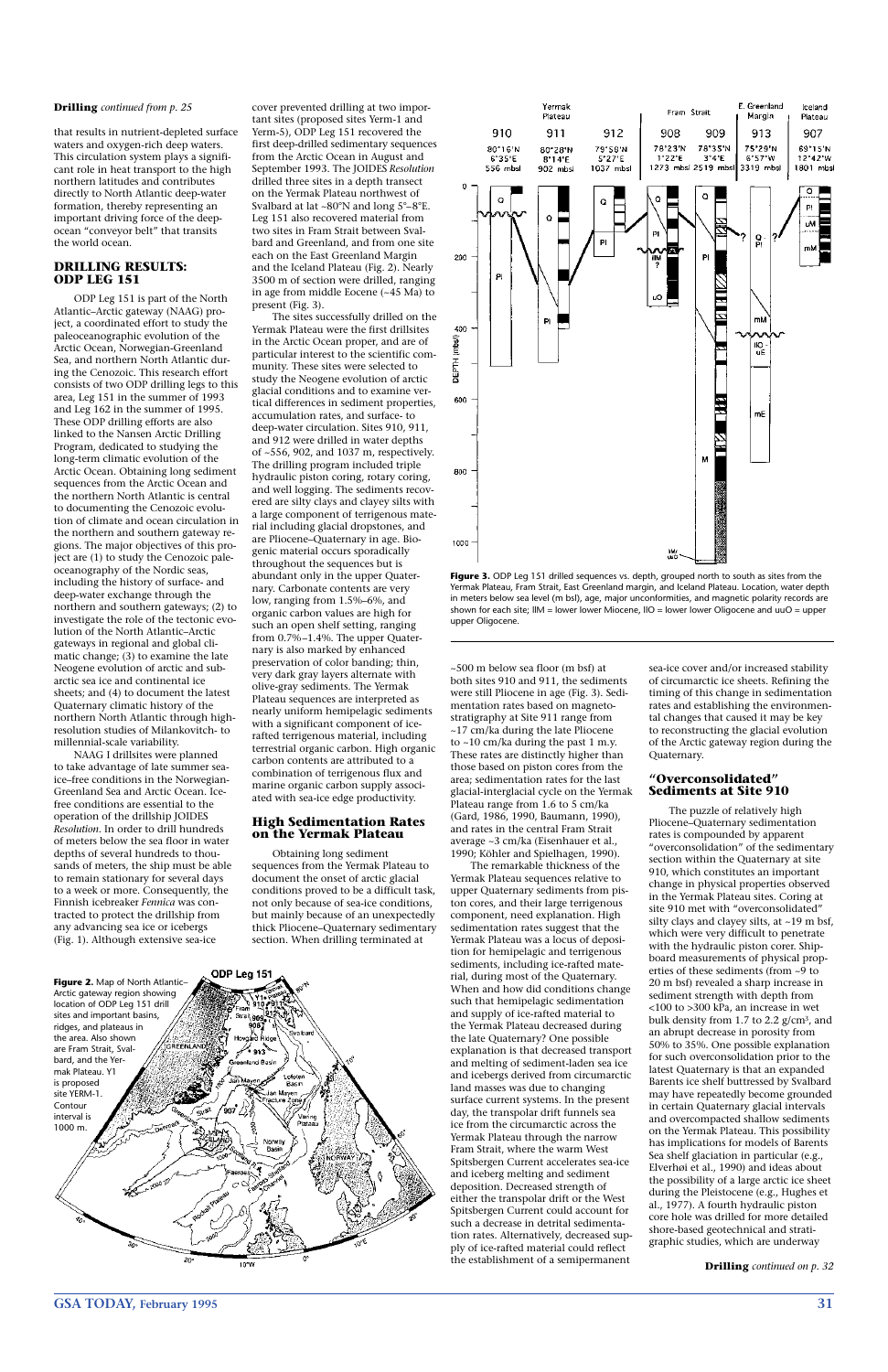**32 GSA TODAY, February 1995**

to determine the mode and timing of sediment compaction.

### **Late Neogene Dropstone Input**

Dropstones are found throughout the sequences recovered from the Yermak Plateau, which extend to the mid-Pliocene (site 910). Increases in dropstone input and siliciclastic abundances in these sequences suggest that glacial conditions in the Arctic gateway region became especially intense at ca. 1 Ma. The onset of arctic glacial conditions in this region is inferred from the first consistent occurrence of dropstones at Fram Strait sites 908 and 909 during the early Pliocene. Increased glacial conditions are indicated at ca. 2.5 and ca. 1 Ma. The oldest ice-rafted dropstones in the Leg 151 sites were seen in the late Miocene ca. 6.4 Ma at site 907 on the Iceland Plateau, significantly earlier than in the Fram Strait region. This finding is consistent with the age of the oldest dropstones known from the Vøring Plateau in the Norwegian Sea at ca. 10 Ma (Jansen et al., 1988, 1991; Krissek, 1989) and in the Greenland Sea in the late Miocene at ca. 7 Ma (ODP Leg 152). The glacial record in the Greenland-Iceland-Norwegian Seas clearly extends farther back in time than in the North Atlantic, where the onset of ice-rafted terrigenous material occurred in the late Pliocene ca. 2.5 Ma (Shackleton et al., 1984). Differential glacial histories of the source areas involved may account for these discrepancies in timing. Post-cruise research will attempt to address the individual histories of the circumarctic ice sheets.

#### **Cenozoic Deep-Water Circulation in the Norwegian-Greenland Sea**

The oldest sediments drilled during Leg 151 were middle Eocene in age from site 913 on the East Greenland margin. The sediments are finely laminated, highly organic and carbon rich (reaching peaks of >2%), and contain many sediment-gravity deposits. Biosilica content was very high in the late Eocene at this site, at a similar age to that observed elsewhere in the Atlantic Ocean (e.g., Berggren and Van Couvering, 1974). Laminated upper Eocene biosiliceous sediments are locally very colorful greenish blues and purplish blues, attributed to the presence of vivianite (Fig. 1B). These laminated sediments with high amounts of terrigenous organic matter and biosilica indicate a restricted basin with high surface productivity in close proximity to a continental source during the initial phase of rifting in the Greenland basin. Site 913 also recovered upper Eocene–lower Oligocene sediments with abundant biosiliceous material that will allow examination of the response of biosiliceous plankton in the Norwegian-Greenland Sea to highlatitude cooling at this time.

Laminated sediments with significant biosilica contents recovered in several upper Oligocene and lower Miocene sections suggest poor ventilation of deep waters continued into the Neogene. An unconformity encompassing much of the early Miocene–early Pliocene is present at site 908, below which are found biosilica- and biocarbonate-bearing upper Oligocene–lower Miocene sediments from ~190 to 330 m. These sediments are commonly laminated and color banded and have rela-

# Geo*Explorer*<sup>™</sup>GPS **Mi Tanto**

tively high organic carbon values  $(-0.7\% -2.2\%)$ , confirming that the early rifting phase in Fram Strait featured only limited deep-water exchange between the Arctic Ocean and Norwegian-Greenland Sea. The sequence at site 909 (~1060 m in length) provides a continuous lower Miocene–Quaternary record in Fram Strait. The presence of laminated and color-banded sediments through the middle Miocene, with organic carbon values ranging from ~0.7% to 1.5%, suggests low oxygen and high carbon dioxide levels in deep waters, indicative of sluggish deep-water circulation during this interval in Fram Strait.

Biosilica-rich deposition continued at site 907 on the Iceland Plateau (~1800 m water depth) well into the late Miocene until ca. 7 Ma. Accumulation of biosiliceous material until ca. 7 Ma at this site suggests that nutrients were concentrated in deep waters and upwelled to foster surface-water productivity. This pattern of circulation marked by deep-water inflow and surface-water outflow suggests an estuarine-style system, in contrast to the modern anti-estuarine circulation in the Norwegian-Greenland Sea, which is marked by deep convection. This inferred circulation history in the Norwegian-Greenland Sea suggests that deep convection could not have been a major contributor to North Atlantic deep-water formation until after ca. 7 Ma. This result needs to be reconciled with previous findings that northern component water formation has been significantly enhanced since ca. 12.5 Ma (Woodruff and Savin, 1989, 1991; Wright et al., 1992). One possible resolution is that during the interval from ca. 12.5 to 7 Ma, northern component water could have been derived mainly from other source areas such as the Labrador Sea, or from shallower depths in the Norwegian-Greenland Sea.

ODP Leg 151 also recovered material from distinctly warm intervals of the Cenozoic, including the mid-Pliocene at sites 907, 909, and 910, the late Oligocene–early Miocene at site 908, and the middle–late Eocene at site 913. Records from these sequences will help refine climate models by allowing comparison of northern polar and subpolar paleoenvironments to global climates.

## **FUTURE DRILLING**

Sequences drilled by ODP Leg 162 in the summer of 1995 as part of NAAG II will improve the stratigraphic and geographic coverage of sediment records from this region. Two sites on the Yermak Plateau (proposed sites Yerm-1 and Yerm-5) not drilled on Leg 151 because of ice cover are high-priority targets for NAAG II. The major aim at these sites is to reach preglacial arctic sequences. A site proposed from the southern Svalbard margin is situated to better document the history of the Svalbard and Barents Sea shelf ice sheets. Sites on the Iceland Plateau are planned to study the dynamic history of surface- and deep-water circulation in the Norwegian-Greenland Sea during the Neogene. Additionally, several high-sedimentation-rate drift deposits near the southern gateway, including the Feni and Gardar drifts, are targeted to document the late Quaternary history of surface- and deep-water exchange across the Denmark Strait and the Iceland-Faeroe Ridge. The NAAG II drilling program will continue the effort to address the paleoceanographic and climatic history of the northern and southern gateway regions during the Cenozoic, including the late

Neogene evolution of the arctic cryosphere. Further drilling within the Arctic Ocean proper by the Nansen Arctic Drilling Program awaits intensive efforts to develop a platform suited to the arctic pack ice.

# **SUMMARY**

Despite logistical problems including dynamic sea-ice cover, ODP Leg 151 recovered the first deep-drilled sequences (>500 m) from the Arctic Ocean on the Yermak Plateau, as well as from Fram Strait, the East Greenland margin, and the Iceland Plateau. Material from these sites, ranging in age from middle Eocene (ca. 45 Ma) to present, allow investigation of the paleoceanographic and tectonic history in several important areas and intervals in the North Atlantic–Arctic gateway region.

Shipboard results from piston cores indicate much higher sedimentation rates on the Yermak Plateau and Fram Strait in the Pliocene–Quaternary than in the late Quaternary. A decrease in glacially derived sediments in the late Quaternary may have resulted from some combination of decreased supply from the circumarctic continental ice sheets, changes in surface circulation patterns, and possibly the establishment of a semipermanent sea-ice cover. Overconsolidated Quaternary sediments at site 910 on the Yermak Plateau suggest that a massive ice sheet may have become grounded in certain Quaternary glacial intervals, perhaps derived from the Barents Sea shelf and buttressed by Svalbard.

The oldest dropstones recovered from Leg 151 sites were of late Miocene age at site 907 on the Iceland Plateau, consistent with previous results from the Norwegian-Greenland Sea. However, the first appearance of dropstones in Fram Strait was during the early Pliocene, which may reflect differential histories of the circumarctic ice sheets. Important increases in dropstone input were observed throughout the region at ca. 2.5 and ca. 1 Ma.

Laminated sediments with significant biosilica and terrestrial organic matter recovered in several middle Eocene–middle Miocene sections suggest poor ventilation of deep waters during the early rifting phase in the Norwegian-Greenland Sea. Termination of laminated, biosiliceous sedimentation in the Norwegian-Greenland Sea in the late Miocene also suggests that active deep-water convection did not occur until perhaps ca. 7 Ma.

## **ACKNOWLEDGMENTS**

This article is contributed by Benjamin P. Flower on behalf of the Leg 151 scientific party. Shipboard scientists were co-chiefs Annik Myhre and Jörn Thiede, ODP staff scientist John Firth, and Naokazu Ahagon, Kevin Black, Jan Bloemendal, Garrett Brass, James Bristow, Nancy Chow, Michel Cremer, Linda Davis, Benjamin Flower, Torben Fronval, Julie Hood, Donna Hull, Nalan Koç, Birger Larsen, Mitchell Lyle, Jerry McManus, Suzanne O'Connell, Lisa Osterman, Frank Rack, Tokiyuki Sato, Reed Scherer, Dorothee Spiegler, Ruediger Stein, Mark Tadross, Stephen Wells, David Williamson, Bill Witte, and Thomas Wolf-Welling. I thank all the ODP Leg 151 participants, including Captain Tom Ribbens and his crew, the ODP drilling team, and marine technical staff for their efforts, and John Barron, Eldridge Moores, and Geerat Vermeij for thoughtful reviews of the manuscript.

**Drilling** *continued on p. 33*

#### **Drilling** *continued from p. 31*

# **Scout and ScoutMaster GPS Prices start at \$739.00**

# **SPECIAL EDUCATOR SYSTEMS AND GSA PRICING AVAILABLE**

# **The smallest, lightest, most powerful and most affordable GPS mapping system available.**

STANDARD FEATURES:

- Integrated six-channel GPS receiver and antenna
- 2 to 5 meter accuracy after differential correction • Memory for storage of over 9,000 positions
- GEO-PC software for planning, differentially processing and outputting to GIS databases
- Full navigation functions • Real-time differential GPS ready
- 
- SYSTEM UPGRADES:
	- Decimeter Processor software for SUB-METER
	- DIFFERENTIAL GPS ACCURACY • PFINDER software for feature and attribute
	- data collection
	- External power kit

**The ultimate land navigation tools**

- Lat/Lon or UTM plus altitude
- 250-position storage
- "Over & Up" feature for plotting on topo sheets

#### SCOUTMASTER ONLY

- RS-232 data port
- Real-time differential ready for 2-5 meter accuracy
- Two available software utilities for transferring, logging and plotting data



**ASC** Scientific

# **Fax (619) 431-0904 E-mail: ascsci@ascsci.com 2075 Corte del Nogal, Suite I, Carlsbad, CA 92009 Free Earth Science Catalog Available (800) 272-4327 (619) 431-2655**

# **Pocket-sized GPS mapping system**